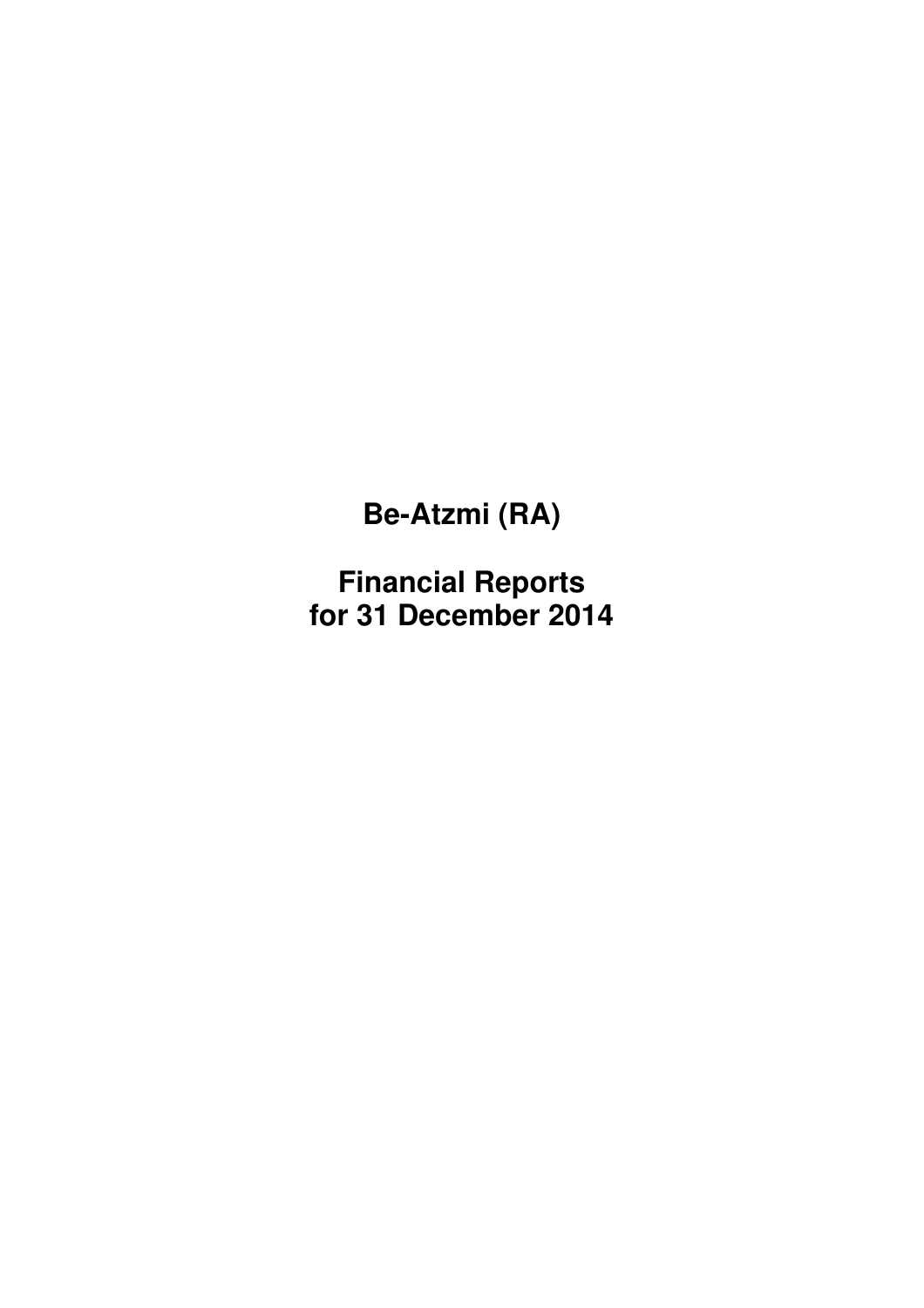# **Financial Reports for 31 December 2014**

## **Table of Contents**

| Auditing Accountant's Report to the Association's Members | 2 |
|-----------------------------------------------------------|---|
| <b>Balance Sheets</b>                                     | 3 |
| <b>Reports on Activities</b>                              | 4 |
| Reports on Changes in Net Assets                          | 5 |
| Reports on Cash Flow                                      | 6 |
| Notes on Financial Reports                                | 7 |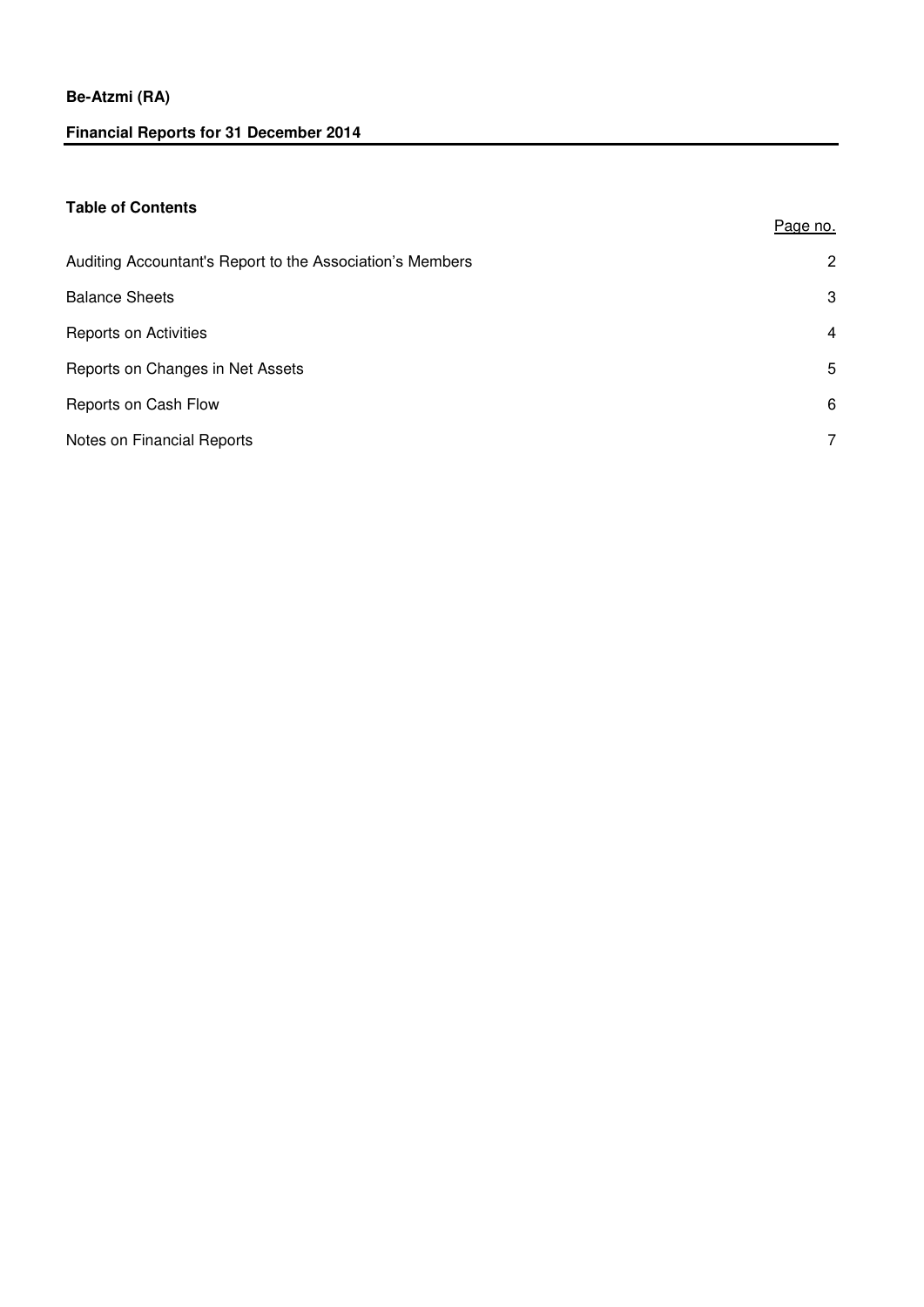# **Auditing Accountant's Report to Members of Be-Atzmi (RA)**

We have audited the attached balance sheets of Be-Atzmi (RA) (hereafter, "the Association") for December 31, 2014 and 2013, as well as the reports on activities, reports on changes in net assets, and reports on cash flows for each of the years ending on these dates. These financial reports are under the responsibility of the Association's board of directors and management. It is our responsibility to provide our opinion on these financial reports based on our audit.

We have conducted our audit based on accepted Israeli auditing standards, including standards set forth in the Auditors' Regulations (Auditor's Mode of Performance), 1973. These standards require us to design our audit and conduct it so as to attain a reasonable degree of confidence that the financial reports involve no material misrepresentation. Our audit thus included sample testing of evidence that supports the amounts and other data that appear in the financial reports. The audit also included an examination of the accounting rules applied and the significant estimates made by the Association's board of directors and management, as well as an evaluation of the appropriateness of presentation in the entire financial reports. We think that our auditing provides an appropriate basis for our opinion.

In our opinion these financial reports are an accurate reflection, in all significant aspects, of the Association's financial situation for 31 December 2014 and 2013, as well as the outcomes of its activities, changes in net assets, and its cash flow reports for each of the years ending on these dates, in accordance with generally accepted Israeli accounting regulations (Israeli GAAP).

Somech Chaikin

**Accountants** Honorary Auditors

30 June 2015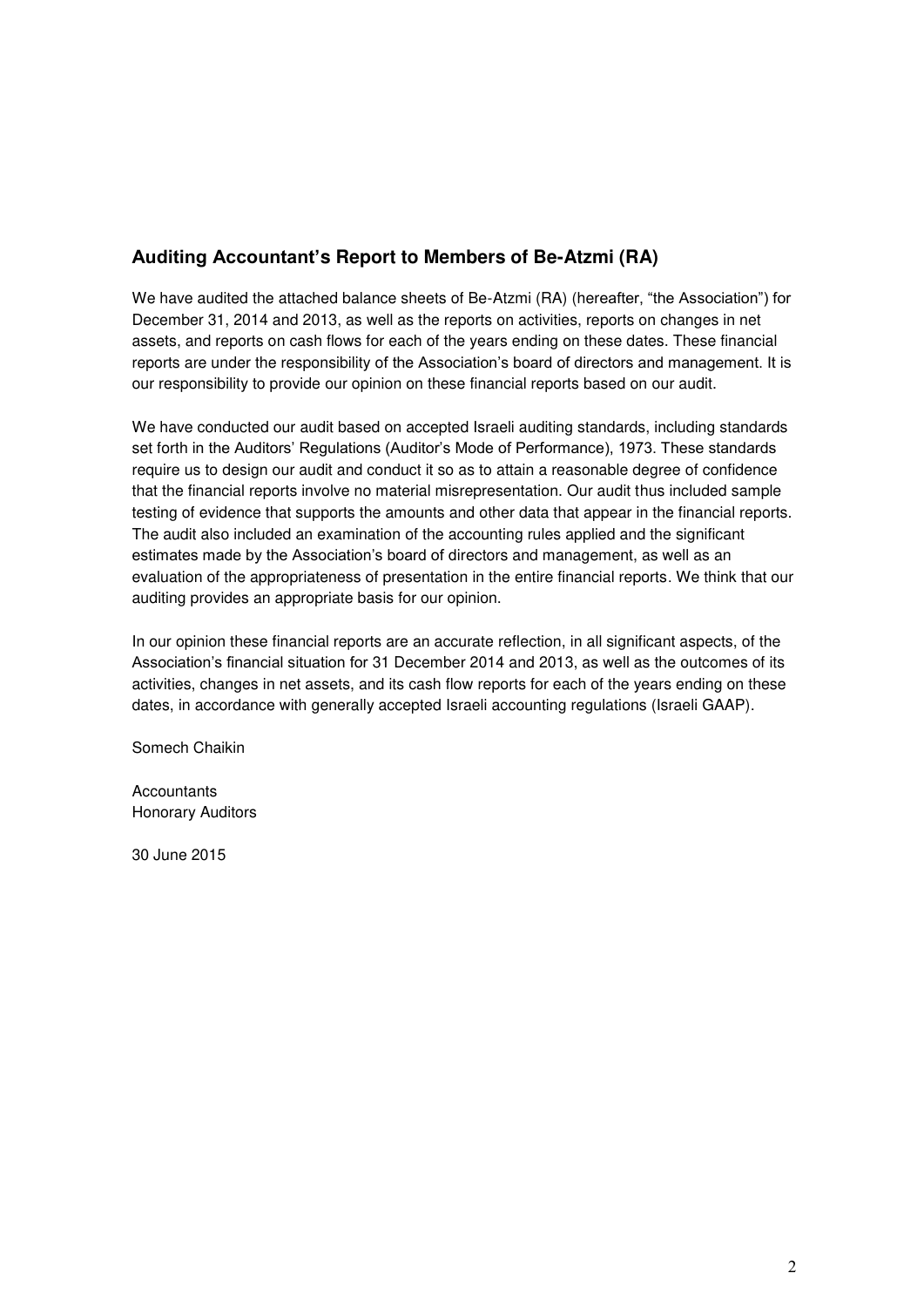## **Balance Sheets for 31 December**

|                                                                       |             | 2014       | 2013       |  |
|-----------------------------------------------------------------------|-------------|------------|------------|--|
|                                                                       | <b>Note</b> | <b>NIS</b> | <b>NIS</b> |  |
| <b>Current assets</b>                                                 |             |            |            |  |
| Cash and cash equivalents                                             |             | 6,000,392  | 6,232,543  |  |
| Marketable securities                                                 |             | 3,587,737  | 1,510,939  |  |
| Various debtors                                                       | 3           | 3,249,911  | 1,165,019  |  |
|                                                                       |             | 12,838,040 | 8,908,501  |  |
| Net fixed and other assets                                            | 4           | 219,751    | 122,295    |  |
|                                                                       |             | 13,057,791 | 9,030,796  |  |
|                                                                       |             |            |            |  |
| <b>Current liabilities</b><br>Checks to be cashed                     |             | 344,920    | 196,718    |  |
| Suppliers                                                             |             | 2,192,572  | 1,262,605  |  |
| Creditors and credit balance                                          | 5           | 3,190,826  | 1,783,397  |  |
|                                                                       |             |            |            |  |
|                                                                       |             | 5,728,318  | 3,242,720  |  |
| Long term liabilities:                                                |             |            |            |  |
| Net liability following termination of employer-                      | 6           | 38,780     | 38,780     |  |
| employee relations                                                    |             |            |            |  |
| <b>Net unrestricted assets</b>                                        |             |            |            |  |
| Used for activities                                                   |             | 7,015,312  | 4,183,607  |  |
| Used for fixed assets                                                 |             | 219,751    | 122,295    |  |
|                                                                       |             | 7,235,063  | 4,305,902  |  |
| <b>Net restricted assets</b><br>Net assets with temporary restriction |             | 55,630     | 1,443,394  |  |
|                                                                       |             | 7,290,693  | 5,749,296  |  |
|                                                                       |             | 13,057,791 | 9,030,796  |  |
|                                                                       |             |            |            |  |

Giora Ofer **Shlomi Kot Chairman of the Board <b>Chairman** Giora Chairman of the Board **CEO** Chairman of the Board

Date of approval of financial reports: 30 June 2015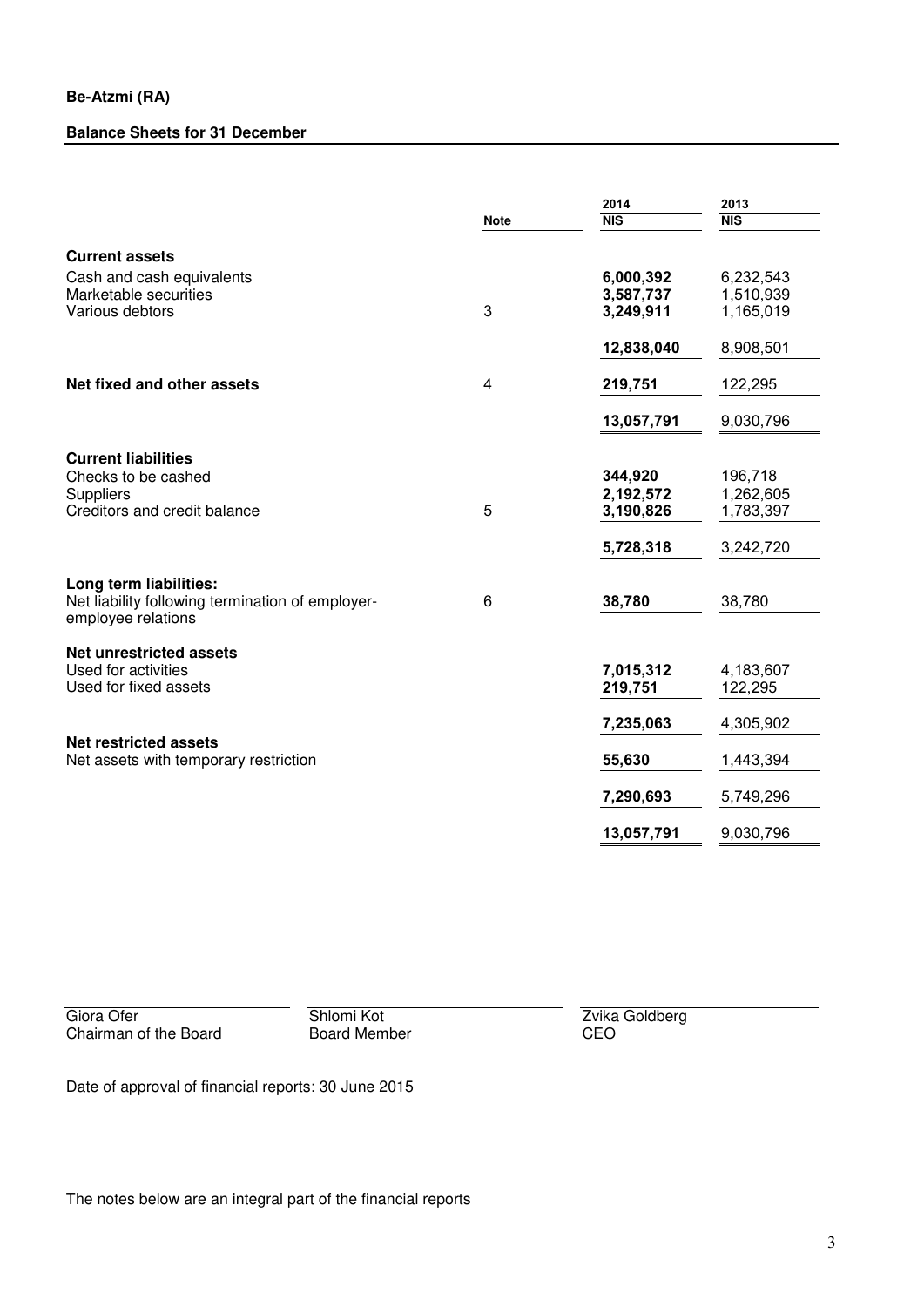# **Reports on Activity for the Year Ending on 31 December**

|                                                        | <b>Notes</b> | 2014<br>$\overline{\text{NIS}}$ | 2013<br>NIS              |
|--------------------------------------------------------|--------------|---------------------------------|--------------------------|
| Turnover                                               | 7            | 28,937,164                      | 18,629,336               |
| <b>Activity costs</b>                                  | 8            | (24, 250, 991)                  | (16, 386, 317)           |
| Net income from activities<br>Management               | 9            | 4,686,173<br>(1,826,029)        | 2,243,019<br>(1,346,299) |
| and general expenses<br>Net revenues before funding    |              | 2,860,144                       | 896,720                  |
| Net funding revenues                                   |              | 90,037                          | 27,037                   |
| Net revenues after funding                             |              | 2,950,181                       | 923,757                  |
| Tax expenses                                           |              | (21, 020)                       |                          |
| surplus<br>Net yearly<br>of income<br>over<br>expenses |              | 2,929,161                       | 923,757                  |

The notes attached below are an integral part of the financial reports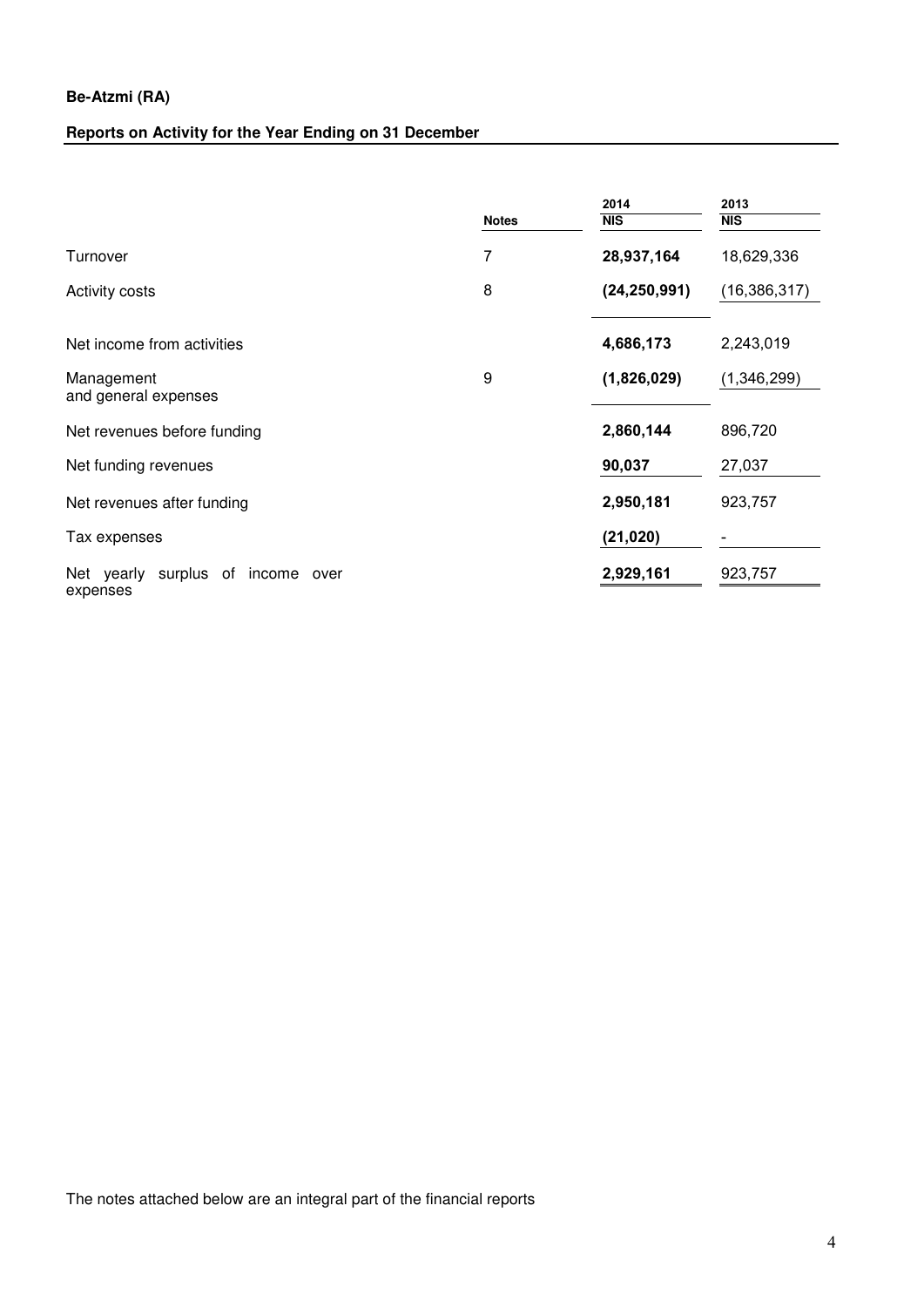# **Reports on Changes in Net Assets**

|                                                     | <b>Unrestricted</b><br>To be used for<br>activities not<br>designated by<br>the Association<br>$\overline{\text{NIS}}$ | Unrestricted,<br>used for fixed<br>assets<br>NIS | <b>Temporarily</b><br>restricted<br>NIS | <b>Total</b><br>NIS |
|-----------------------------------------------------|------------------------------------------------------------------------------------------------------------------------|--------------------------------------------------|-----------------------------------------|---------------------|
| Balance on 1 January 2013                           | 3,233,042                                                                                                              | 149,103                                          | 290,024                                 | 3,672,169           |
| Yearly surplus of income over<br>expenses           | 923,757                                                                                                                |                                                  |                                         | 923,757             |
| Sums transferred for fixed assets<br>acquisitions   | (28, 591)                                                                                                              | 28,591                                           |                                         |                     |
| Sums transferred for covering<br>depreciation costs | 55,399                                                                                                                 | (55, 399)                                        |                                         |                     |
| Sums released from restriction on<br>activities     |                                                                                                                        |                                                  | (290, 024)                              | (290, 024)          |
| Donations                                           |                                                                                                                        |                                                  | 1,443,394                               | 1,443,394           |
| Balance on 31 December 2013                         | 4,183,607                                                                                                              | 122,295                                          | 1,443,394                               | 5,749,296           |
| Yearly surplus of income over<br>expenses           | 2,929,161                                                                                                              |                                                  |                                         | 2,929,161           |
| Sums transferred for fixed assets<br>acquisitions   | (162, 961)                                                                                                             | 162,961                                          |                                         |                     |
| Sums transferred for covering<br>depreciation costs | 65,505                                                                                                                 | (65, 505)                                        |                                         |                     |
| Sums released from restriction for<br>activities    |                                                                                                                        |                                                  | (1, 443, 394)                           | (1, 443, 394)       |
| <b>Donations</b>                                    |                                                                                                                        |                                                  | 55,630                                  | 55,630              |
| Balance on 31 December 2014                         | 7,015,312                                                                                                              | 219,751                                          | 55,630                                  | 7,290,693           |

The notes below are an integral part of the financial reports.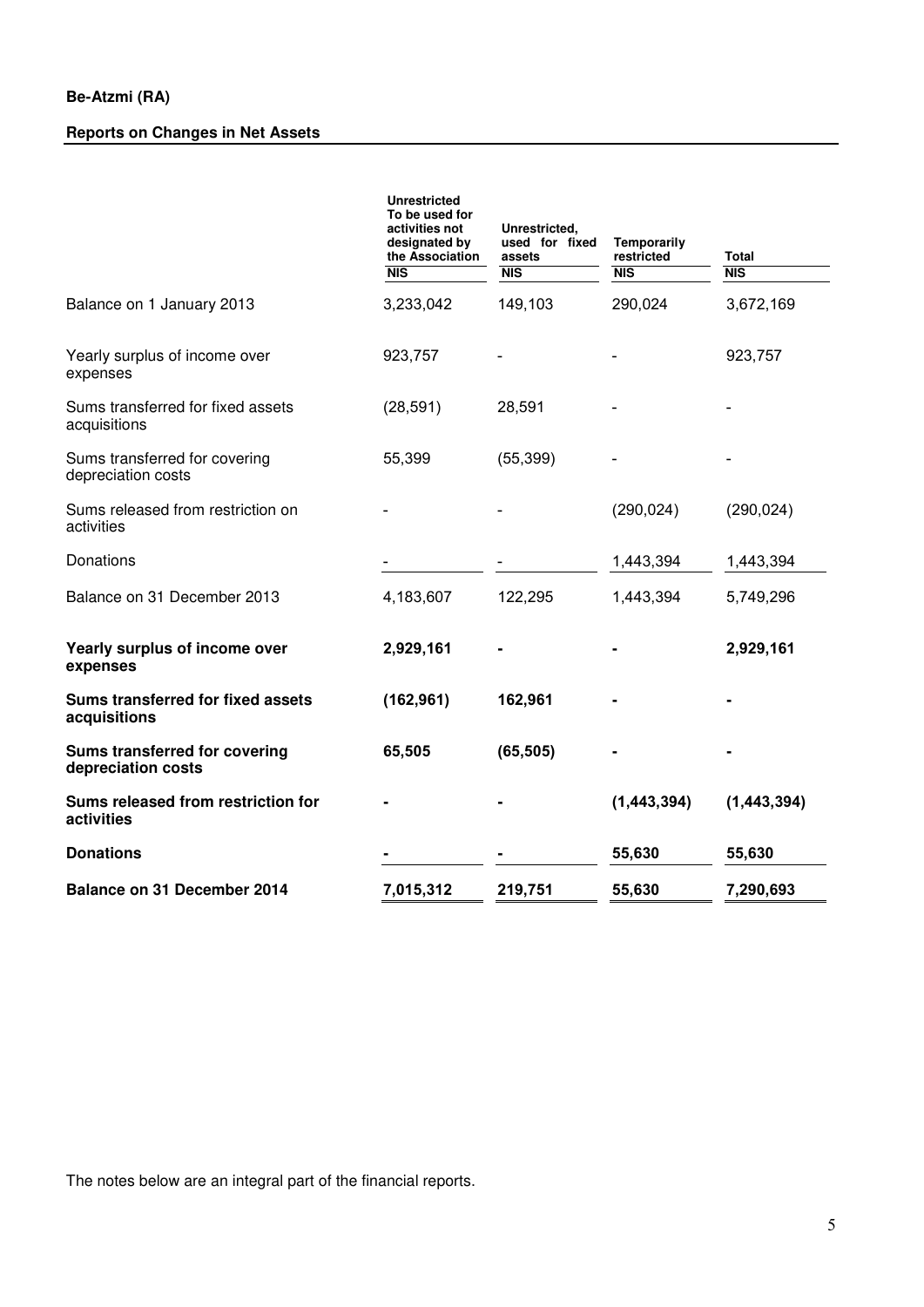# **Reports on Cash Flows for the Year Ending on 31 December**

|                                                                                                                                                | 2014                                           | 2013                                    |
|------------------------------------------------------------------------------------------------------------------------------------------------|------------------------------------------------|-----------------------------------------|
|                                                                                                                                                | <b>NIS</b>                                     | <b>NIS</b>                              |
| <b>Cash flow from current activities</b>                                                                                                       |                                                |                                         |
| Yearly surplus of income over expenses                                                                                                         | 2,929,161                                      | 923,757                                 |
| Adjustments required to present current activity cash flow<br>and cash equivalents - Annex A                                                   | 466,211                                        | 2,245,708                               |
| Net cash gained from current activity                                                                                                          | 3,395,372                                      | 3,169,465                               |
| Cash flow used for investment activity                                                                                                         |                                                |                                         |
| Net changes to marketable securities                                                                                                           | (2,076,798)                                    | (1,510,939)                             |
| Fixed assets acquisitions                                                                                                                      | (162, 961)                                     | (28, 591)                               |
| Net cash used for investment activity                                                                                                          | (2, 239, 759)                                  | (1,539,530)                             |
| Cash flow from funding activity                                                                                                                |                                                |                                         |
| Increase (decrease) from temporarily restricted donations                                                                                      | (1, 387, 764)                                  | 1,153,370                               |
| Net cash used for funding activity                                                                                                             | (1,387,764)                                    | 1,153,370                               |
| Increase in cash and cash equivalents                                                                                                          | (232, 151)                                     | 2,783,305                               |
| Cash and cash equivalents balance at year's start                                                                                              | 6,232,543                                      | 3,449,238                               |
| Cash and cash equivalents balance at year's end                                                                                                | 6,000,392                                      | 6,232,543                               |
| <b>Annex A</b><br><b>Adjustments Required to Present Current Activity Cash</b><br><b>Flows and Cash Equivalents</b>                            |                                                |                                         |
| Incomes and expenses that do not involve cash flow:                                                                                            |                                                |                                         |
| Depreciation<br>Changes to assets and liabilities clauses:                                                                                     | 65,505                                         | 55,399                                  |
| (Increase) decrease in various debtors<br>Increase in suppliers<br>Increase in checks to be cashed<br>Increase in creditors and credit balance | (2,084,892)<br>929,967<br>148,202<br>1,407,429 | 971,833<br>402,879<br>63,045<br>735,465 |
| Net increase (decrease) in liabilities due to termination of<br>employer-employee relations                                                    |                                                | 17,087                                  |
|                                                                                                                                                | 466,211                                        | 2,245,708                               |

The notes below are an integral part of the financial report.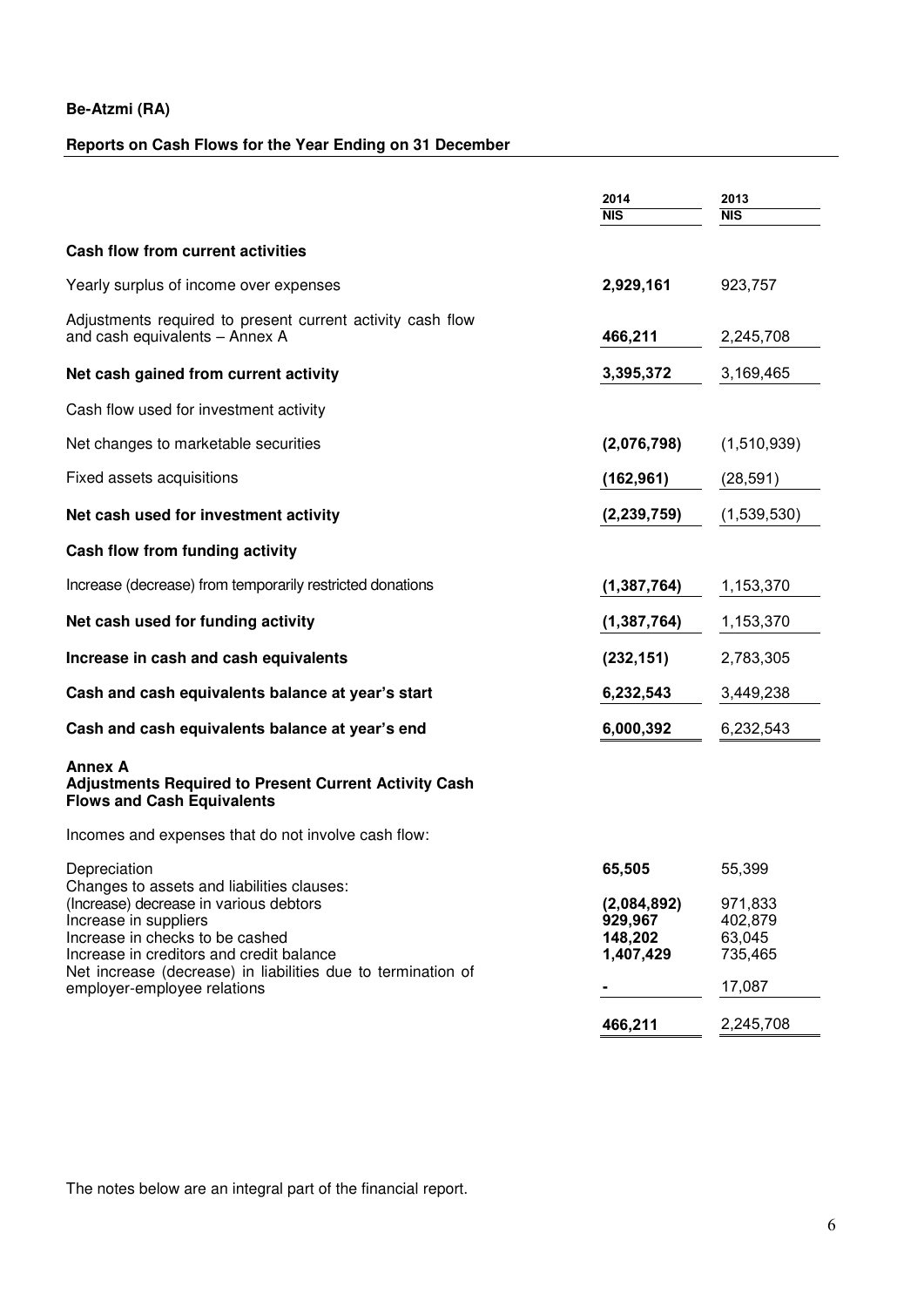#### **Notes on the Financial Reports for 31 December 2014**

#### **Note 1 – General**

- **A.** Be-Atzmi (hereafter, "the association") was registered under the "Association Law 1980" by the Registrar of Associations on 4 July 1995.
- **B.** The Association was approved by the income tax authorities as a "public institution" for donations under Section 46 of the Income Tax Ordinance as of 23 July 2003. This approval is valid until 31 December 2015.
- **C.** The Association's goals are to provide low-income populations with the tools, knowledge, support, and assistance to help them make the transition from welfare recipients to productive, active, and involved members of society in general, and the employment market in particular, by using unique training and development programs and models.

## **Note 2 – Accounting Policy principles**

**A.** These financial reports were prepared according to the regulations set in Opinion 69 of the Institute of Certified Public Accountants in Israel and according to Standard 5 of the Israeli Accounting Standard Bureau

In accordance with this opinion's instructions, we have used the following classification for the net assets:

#### **Temporarily restricted net assets:**

Donors have applied certain restrictions regarding usage of donations. When these funds are used for the defined purposes, they are released from restrictions and presented in the activity reports.

In accordance, special grants received during the report's period were reported in the activity report parallel to their use as expenses for the defined purposes. Sums accepted as income during the report's period were classified in the activity report as "Sums released from restricted net assets.

#### **Unrestricted net assets**

These are the net assets that their usage is not subjected to any restrictions by donors. Out of these, sums were taken for covering acquisitions of fixed assets.

**B.** These financial reports are prepared in accordance with accepted accounting rules based on historical cost conventions.

#### **C. In-kind services**

Various in-kind services were received without charge, such as: accounting services, advocacy services, the General Assembly, and Chairperson's services, and various volunteer services, including students and lecturers.

The financial reports do not reflect these services.

#### **D. Cash-equivalent donations**

The financial reports do not reflect donations given or received in forms other than cash, except for car rental and rent donations

#### **E. Income recognition**

Incomes from services are relatively attributed across the contract's period or when the service is provided if the financial benefits attributed to receiving these services are proven reasonable. Incomes to be received from donations and appropriations are recognized as income if they were pledged during the report's period and received until the financial reports prepared, or in case the donor has made an irrevocable liability that relates to the report's period, realization of the donor's liability is not subjected to the occurrence of any future event and can be legally enforced.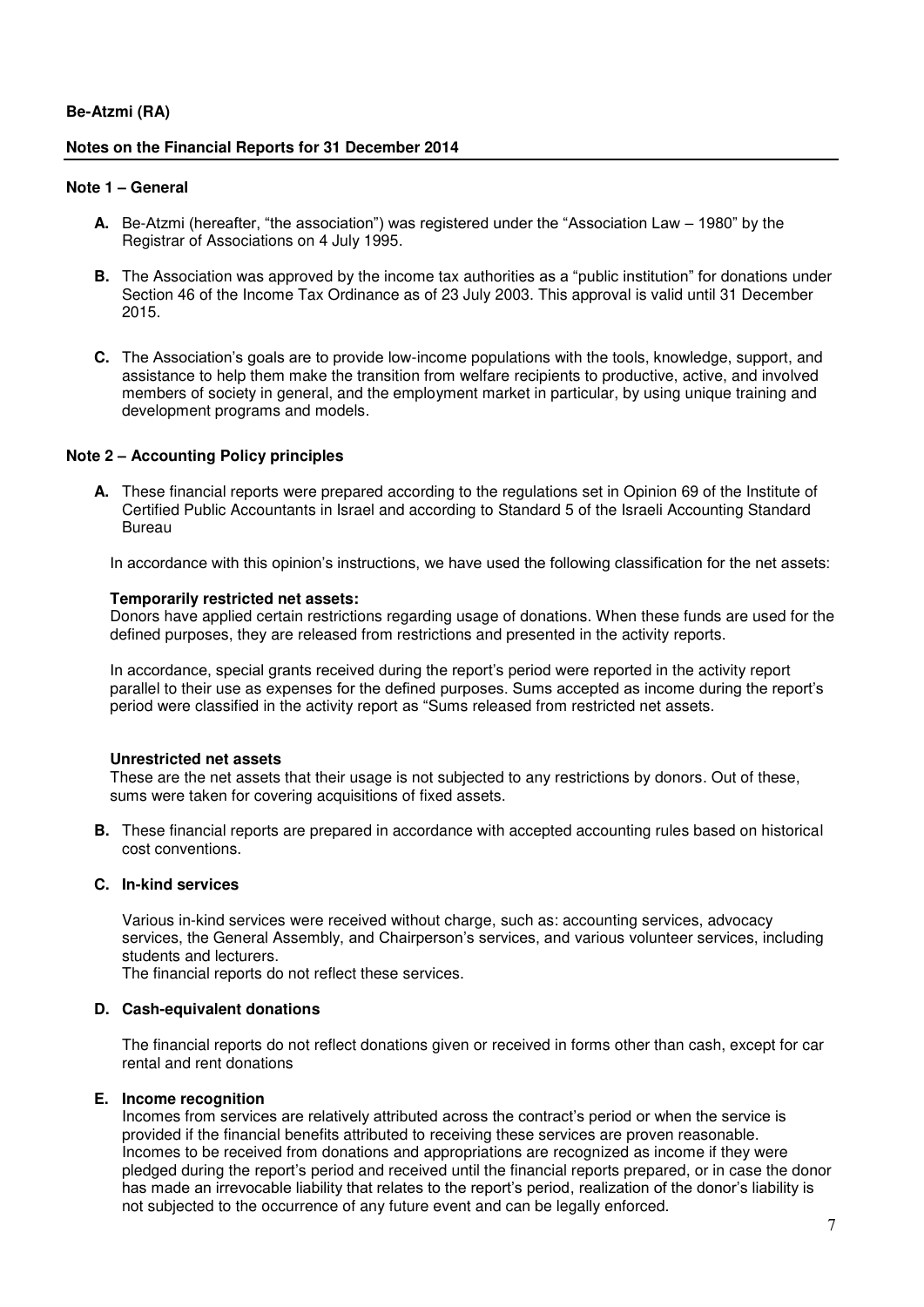## **Notes on the Financial Reports for 31 December 2014**

#### **Note 2 – Accounting Policy principles(cont.)**

#### **F. Cash and cash equivalents**

Cash and cash equivalents include short-term deposits in banks with surrender period, when they were deposited, that did not exceed three months.

#### **G. Use of estimates:**

When preparing financial reports according to acceptable accounting rules, the management had to rely on estimates and evaluations that affect the reported data on assets and liabilities, as well as on contingent assets and liabilities reported in the financial reports, and on revenue and expense data during the reported period. It must be noted that actual results may differ from these estimates.

#### **H. Fixed assets:**

- (1) Fixed assets are presented according to their cost.
- (2) Improvements and upgrades are attributed to assets' costs, while maintenance and repairs are attributed to the profit and loss report when they happen.
- (3) Depreciation is calculated by the straight-line method according to their estimated period of use.

The annual rates of depreciation are:

| Equipment and furniture | $6 - 10$ |
|-------------------------|----------|
| Computers and software  | -33      |

Improvements to rented items are depreciated across the rent period, which must not exceed the assets' financial lifetime

**I.** Some data presented in the compared numbers, were reclassified in order to adjust them to this years reports' presentation. The abovementioned classifications did not affect the net assets or the income surpluses reported in the past.

## **Note 3 – Various Debtors**

|                       | 31 December |           |  |
|-----------------------|-------------|-----------|--|
|                       | 2014        | 2013      |  |
|                       | <b>NIS</b>  | NIS       |  |
| Income to be received | 35,709      | 113,197   |  |
| <b>Clients</b>        | 3,194,490   | 1,027,267 |  |
| Prepaid expenses      | 19,712      | 24,555    |  |
|                       | 3,249,911   | 1,165,019 |  |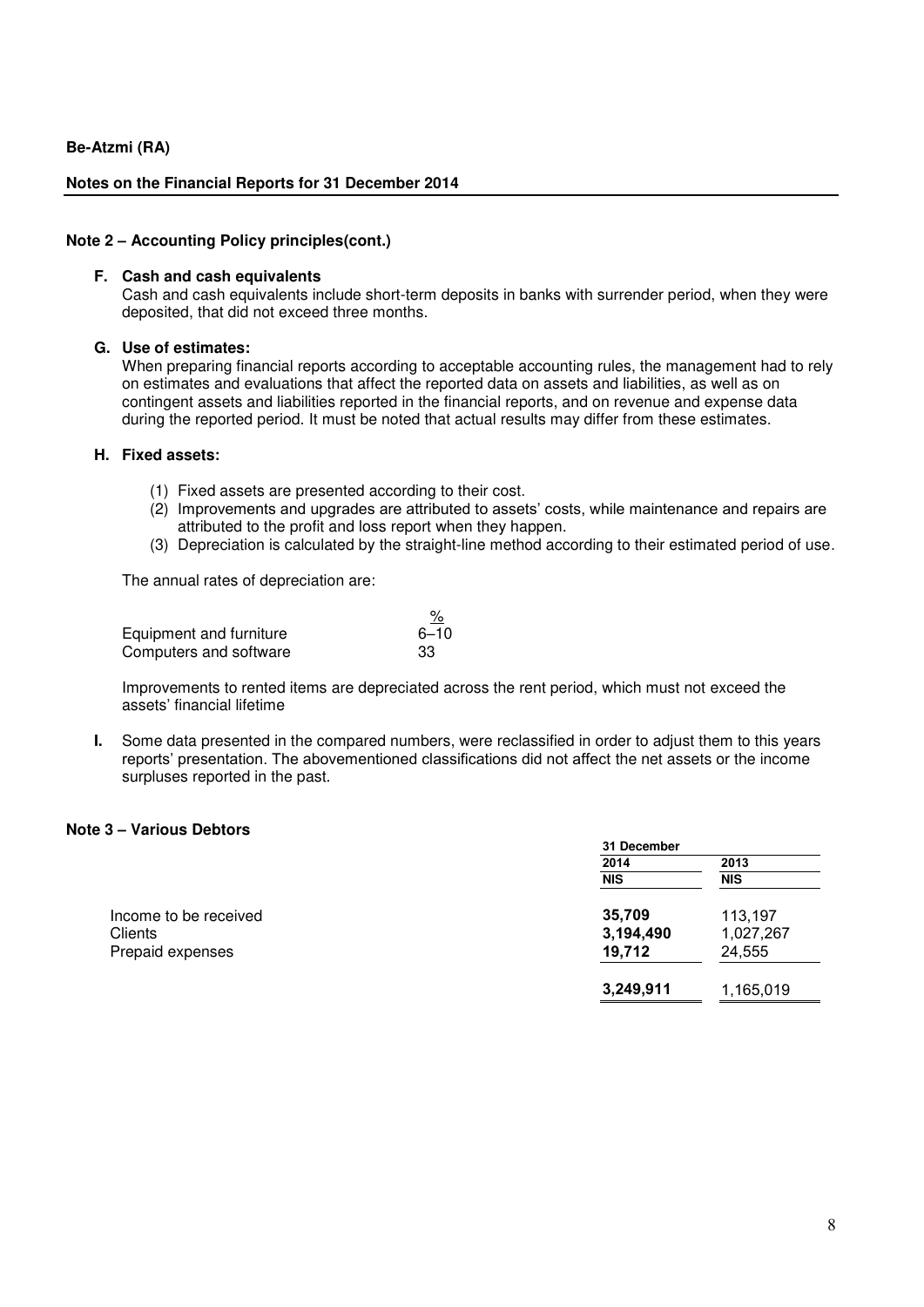## **Notes on the Financial Reports for 31 December 2014**

#### **Note 4 – Net Fixed and Other Assets**

|                                                                      | Computer<br>software<br><b>NIS</b> | <b>Computers</b><br><b>NIS</b> | Office furniture<br>and<br>Equipment<br><b>NIS</b> | <b>Improvements</b><br>to rented items<br><b>NIS</b> | <b>Total</b><br><b>NIS</b> |
|----------------------------------------------------------------------|------------------------------------|--------------------------------|----------------------------------------------------|------------------------------------------------------|----------------------------|
| Cost<br>As of 1 January 2013<br>Additions                            | 120,459                            | 453,081<br>28,591              | 34,463                                             | 33,955                                               | 641,958<br>28,591          |
| As of 31 December 2013                                               | 120,459                            | 481,672                        | 34,463                                             | 33,955                                               | 670,549                    |
| <b>Additions</b>                                                     |                                    | 20,224                         | 7,309                                              | 135,428                                              | 162,961                    |
| As of 31 December 2014                                               | 120,459                            | 501,896                        | 41,772                                             | 169,383                                              | 833,510                    |
| <b>Accumulated depreciation</b><br>As of 1 January 2013<br>Additions | 16,663<br>39,751                   | 442,852<br>9,387               | 16,827<br>2,808                                    | 16,513<br>3,453                                      | 492,855<br>55,399          |
| As of 31 December 2013                                               | 56,414                             | 452,239                        | 19,635                                             | 19,966                                               | 548,254                    |
| <b>Additions</b>                                                     | 39,751                             | 16,033                         | 3,006                                              | 6,715                                                | 65,505                     |
| As of 31 December 2014                                               | 96,165                             | 468,272                        | 22,641                                             | 26,681                                               | 613,759                    |
| Decreased cost as of 31<br>December 2014                             | 24,294                             | 33,624                         | 19,131                                             | 142,702                                              | 219,751                    |
| Decreased cost as of 31<br>December 2013                             | 64,045                             | 29,433                         | 14,828                                             | 13,989                                               | 122,295                    |

## **Note 5 – Creditors and credit balance**

|                                                                   | 31 December                    |                              |  |
|-------------------------------------------------------------------|--------------------------------|------------------------------|--|
|                                                                   | 2014                           | 2014                         |  |
|                                                                   | <b>NIS</b>                     | <b>NIS</b>                   |  |
| Liabilities to employees and other liabilities for<br>wages       | 1,813,871                      | 1,426,888                    |  |
| Expenses to be paid<br><b>Institutes</b><br>Advances from clients | 17,263<br>236,332<br>1,123,360 | 11,907<br>153,342<br>191,260 |  |
|                                                                   | 3,190,826                      | 1,783,397                    |  |

#### **Note 6 – Liabilities Due to Termination of Employer-Employee Relations**

The Association's liabilities due to termination of employer-employee relations have been calculated based on Israeli laws and regulations regarding severance pay. Starting on March 2010 payments to pension funds and insurance companies free the Association of its liabilities to its employees in accordance with Article 14 of the Severance Pay Law, which all the company's employees signed at the time. The sums accumulated in the pension funds and insurance companies since that date are not controlled or managed by the Association, and consequently these sums as well as the liabilities for severance pay due thereof are not represented in the balance sheets.

The net pension compensation reserve presented in the balance sheets represents the Association's liability balance to its employees for the time preceding March 2010, not covered by deposits to insurance policies.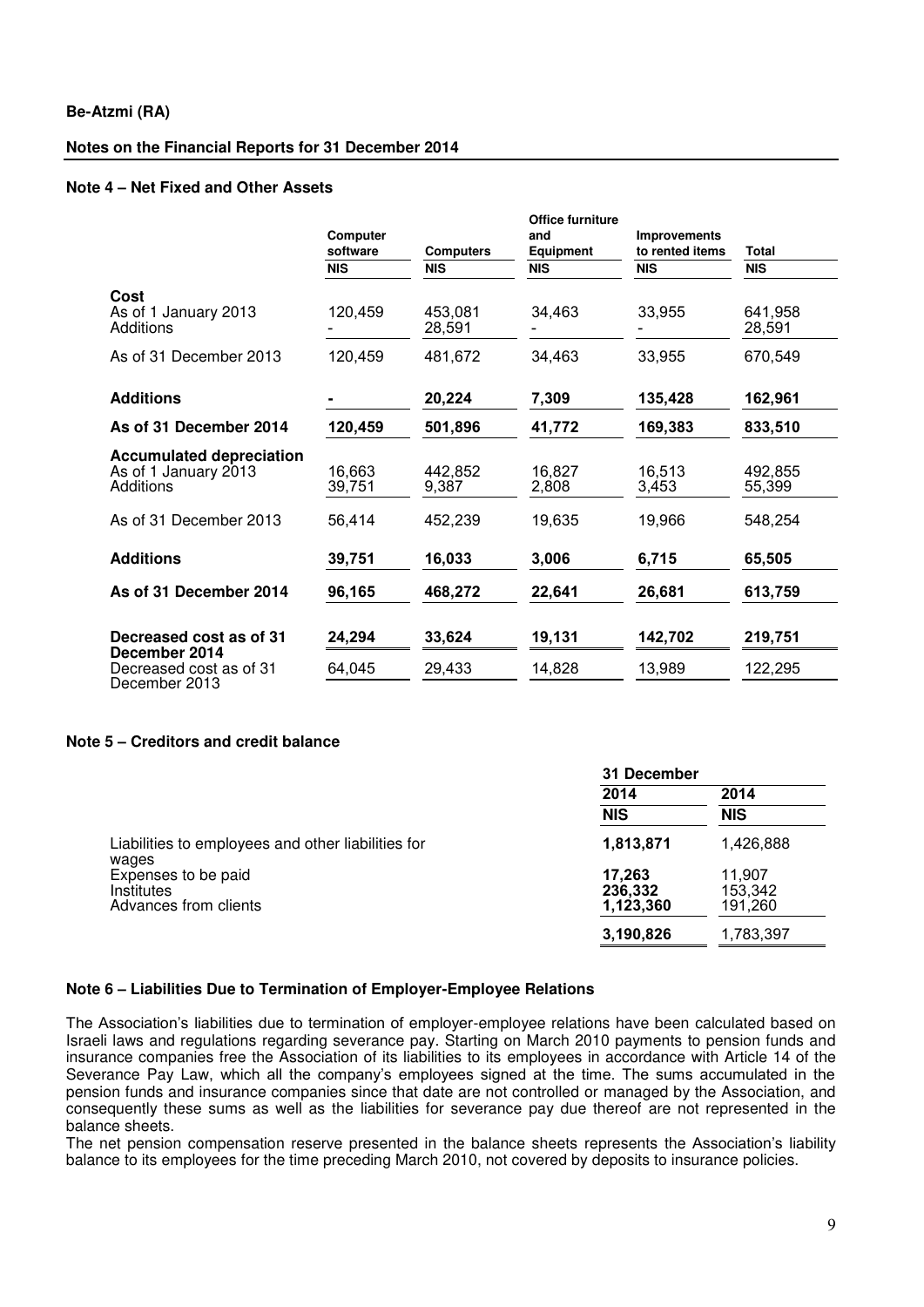### **Notes on the Financial Reports for 31 December 2014**

## **Note 7 – Activity Cycle**

|                                                                                                       | For the year ending on 31 December   |                                    |  |
|-------------------------------------------------------------------------------------------------------|--------------------------------------|------------------------------------|--|
|                                                                                                       | 2014                                 | 2013                               |  |
|                                                                                                       | <b>NIS</b>                           | <b>NIS</b>                         |  |
| Income:<br>From projects<br>From grants and donations (A)<br>Sums released from activity restrictions | 24,809,845<br>2,683,925<br>1,443,394 | 14,664,060<br>3,675,252<br>290,024 |  |
|                                                                                                       | 28,937,164                           | 18,629,336                         |  |
| (A) Including the following donations:                                                                |                                      |                                    |  |
| The Jewish Agency for Israel                                                                          |                                      | 104,464                            |  |
| The Safra Foundation                                                                                  | 121,450                              | 122,500                            |  |
| <b>Bank Hapoalim</b>                                                                                  | 200,000                              | 250,000                            |  |
| New Kopel                                                                                             | 27,992                               | 27,712                             |  |
| The Strauss Group                                                                                     | 50,000                               |                                    |  |
| "Matan - Your Way to Give" (NGO)                                                                      | 33,500                               | 33,650                             |  |
| Keren Hayesod                                                                                         | 201,090                              | 187,120                            |  |
| Shibolet & Co. Advocates and Notaries                                                                 | 35,000                               | 30,000                             |  |
| Fundraising event income                                                                              | 431,300                              |                                    |  |
| <b>Ted Arison Family Foundation</b>                                                                   | 151,989                              | 2,200,877                          |  |
| Bezeg                                                                                                 | 6,000                                | 125,000                            |  |
| Worthwhile investments ltd.                                                                           | 37,546                               | 40,424                             |  |
| U-Bank                                                                                                |                                      | 6,000                              |  |
| Barak-Capital                                                                                         | 100,000                              | 20,000                             |  |
| Accenture                                                                                             | 78,880                               | 142,300                            |  |
| Adama                                                                                                 | 10,000                               | 20,000                             |  |
| Altshuler Shaham Group - Asset Management<br>Firm                                                     |                                      | 18,000                             |  |
| Peretz Naftali Foundation                                                                             | 20,000                               | 20,000                             |  |
| Arye and Tzipi Kalkstein                                                                              | 20,000                               | 10,000                             |  |
| <b>Kasirer Foundation</b>                                                                             |                                      | 100,000                            |  |
| Bazan - Oil Refineries Ltd. (ORL)                                                                     |                                      | 10,000                             |  |
| <b>Glencore Foundation</b>                                                                            | 145,889                              |                                    |  |
| <b>DM Foundation</b>                                                                                  | 142,100                              |                                    |  |
| Neeman Foundation                                                                                     | 206,492                              |                                    |  |
| <b>Adelis Foundation</b>                                                                              | 399,960                              |                                    |  |
| The Vivian and Morris Wohl Foundation                                                                 | 39,735                               |                                    |  |
| Mandel and Madeleine Berman Foundation                                                                | 90,588                               |                                    |  |
| Miscellaneous                                                                                         | 134,414                              | 207,205                            |  |
|                                                                                                       | 2,683,925                            | 3,675,252                          |  |
|                                                                                                       |                                      |                                    |  |

(B) Out of the donations recorded in the activity cycle, some donations were pledged as of the date of preparing the balance sheets, but their cash sums were not yet received.

The sum of these donations and the date of their expected transfer are detailed here below:

|                        | 2014       | 2013       |  |
|------------------------|------------|------------|--|
|                        | <b>NIS</b> | <b>NIS</b> |  |
| Incomes to be received | 35,709     | 113,197    |  |